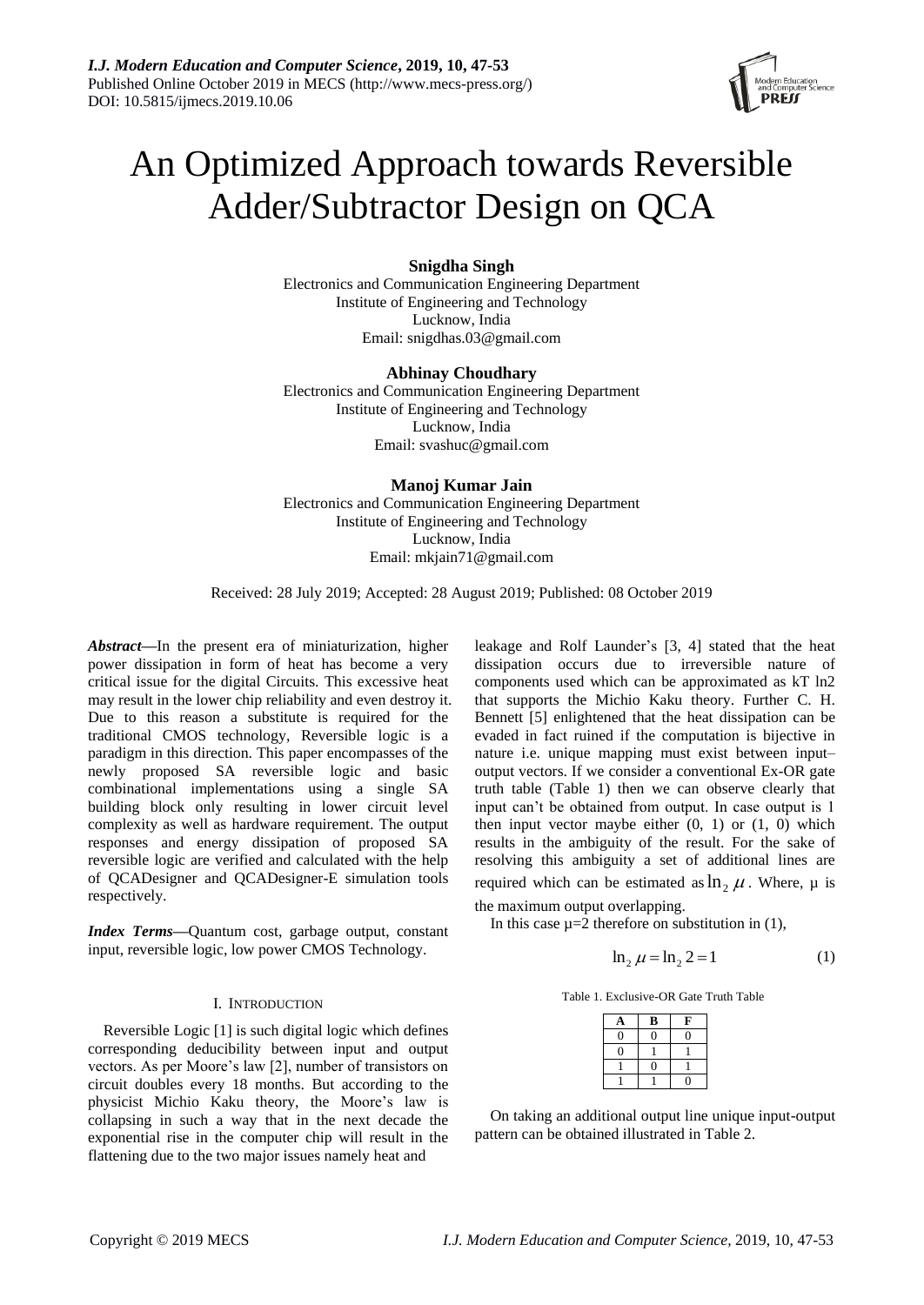Table 2. Reversible EX-OR Gate (Feynman Gate)

| a | B | $P = A$ | $Q = A \bigoplus B$ |
|---|---|---------|---------------------|
| 0 |   |         |                     |
| N |   |         |                     |
|   |   |         |                     |
|   |   |         |                     |

Various reversible libraries like Tof80, FT 82, Per 85 and Nc00 have been proposed for constructing reversible circuits [6].

The remaining paper is arranged as section II focuses on basic background of QCA along with key terms of reversible design in Section III. The proposed SA logic along with simulation results in section IV and section V respectively, finally section VI gives emphasis on the conclusion.

# II. QCA

QCA stands for Quantum Dot Cellular Automata [7] is a renowned technology for digital circuit design and an effective substitute for the semiconductor based technologies because of no power loss during signal transition and propagation. The primitive unit of QCA is QCA cell consisting of four quantum dots arranged in square fashion and two free electrons which tunnel between these dots. Two Charge configurations exist in it as polarization  $P = 1$  and  $P = -1$ .



Fig.1. explains the electron position in case of  $P = 1$ and  $P = -1$  polarization. Fig.2. enlightens the basic majority gate used for design  $F(A, B, C) = AB + BC + CA$ as well as AND gate (set  $C=0$ ), OR gate (set  $C=1$ ) using it.



Fig.2. Majority Gate, OR, AND on QCA

QCA requires clocking mechanism for both combinational as well as sequential circuits which completely differ from traditional VLSI technology as prior one require clocking for only sequential circuits. Fig.3. illustrates four states of operation termed as switch, hold, release and relax lagging by  $\pi/2$  in phase.



Fig.3. Clock zones in QCA

It's being treated as the most efficient way to design reversible logic gates on ground of area and power efficiency.

QCA wire can be said to be a clump of arranged cells holding same polarization and information flow between input and output due to the coulomb force of attraction acting in between them. Basically two QCA wire configuration exist in QCA  $[8]$  such that one is 90 $^{\circ}$  and another is constructed by 45° cells.



Fig.4. Normal Array or 90° QCA Wire and inverter Chain or 45° Wire

#### III. KEY TERMS

**Constant inputs/Ancilla inputs:** Specific set of input vectors set to binary 0 or 1 for circuit implementation is called constant inputs.

**Garbage output:** Additional output added in such a way that number of elements in input and output vectors become equal is called garbage output.

**Quantum Cost:** Quantum cost is the number of primitive gates (NOT, CNOT, V and V+) used in the design. Where, V is the square root of NOT and  $V_{+}$  is the hermitian of V following these axioms:

$$
V^*V = NOT \tag{2}
$$

$$
V + *V + = NOT \tag{3}
$$

$$
V^*V + = V + ^*V = 1
$$
 (4)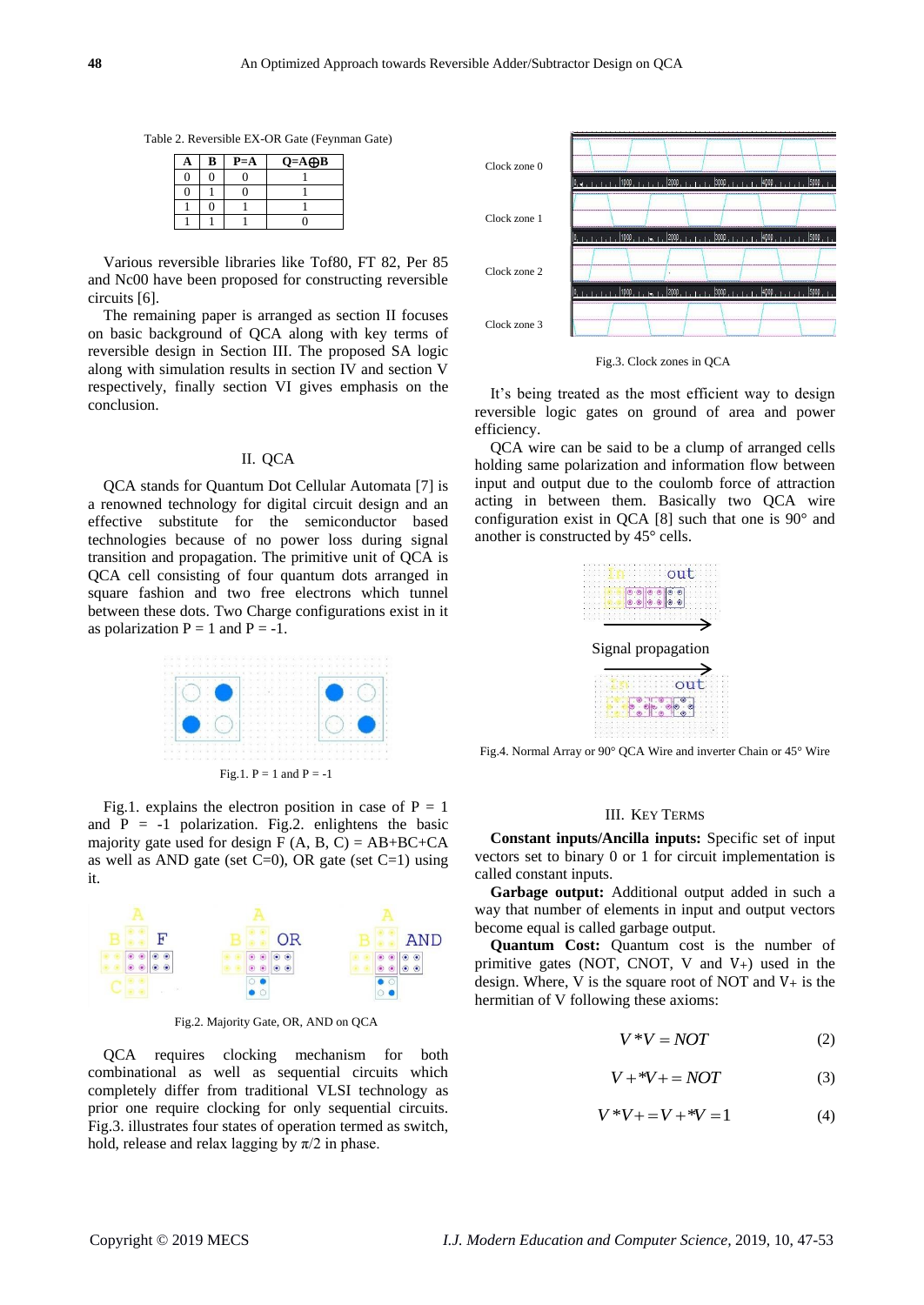Alternatively, *area* \* *latency*<sup>2</sup> in quantum dot cellular automata also calculate quantum cost [9].

**Flexibility:** Flexibility can be termed as the how efficient a reversible logic is for performing several logical functions.

**Delay:** Delay is the maximum number of gate between input and output (on assumption of unit time taken by each gate for computing).

#### IV. PROPOSED CIRCUIT

As per the requirement of lower garbage output, reduced area as well as complexity, a new reversible logic as per my survey named SA has been proposed here. It is basically a 4\*4 Reversible Logic consisting of input  $vector(A,B,C,D)$  and output  $vector(P,Q,R,S)$  shown in fig. 5.



Fig.5. SA Logic Block Diagram

The Truth Table of the proposed logic is expressed in Table 3.

| A                | B                | C                | D                | $P=(A\bigoplus B)$ | $Q = A \oplus$ | $R=(A\bigoplus B)'$      | $S=$             |
|------------------|------------------|------------------|------------------|--------------------|----------------|--------------------------|------------------|
|                  |                  |                  |                  | С⊕АВ⊕              | $B \oplus C$   | $C \oplus A$ 'B $\oplus$ | B                |
|                  |                  |                  |                  | D                  |                | D                        |                  |
|                  |                  |                  |                  |                    |                |                          |                  |
| $\mathbf{0}$     | $\overline{0}$   | $\overline{0}$   | $\overline{0}$   | $\overline{0}$     | $\overline{0}$ | $\mathbf{0}$             | $\mathbf{0}$     |
| $\mathbf{0}$     | $\mathbf{0}$     | $\overline{0}$   | $\mathbf{1}$     | 1                  | $\overline{0}$ | 1                        | $\mathbf{0}$     |
| $\boldsymbol{0}$ | $\boldsymbol{0}$ | 1                | $\boldsymbol{0}$ | $\overline{0}$     | 1              | 1                        | $\boldsymbol{0}$ |
| $\mathbf{0}$     | $\overline{0}$   | 1                | 1                | 1                  | 1              | $\overline{0}$           | $\mathbf{0}$     |
| $\mathbf{0}$     | $\mathbf{1}$     | $\overline{0}$   | $\overline{0}$   | $\overline{0}$     | 1              | 1                        | $\mathbf{1}$     |
| $\overline{0}$   | $\mathbf{1}$     | $\overline{0}$   | $\mathbf{1}$     | 1                  | 1              | $\theta$                 | $\mathbf{1}$     |
| $\mathbf{0}$     | 1                | 1                | $\overline{0}$   | 1                  | $\mathbf{0}$   | 1                        | 1                |
| $\mathbf{0}$     | 1                | 1                | 1                | $\overline{0}$     | $\overline{0}$ | $\overline{0}$           | 1                |
| $\mathbf{1}$     | $\overline{0}$   | $\overline{0}$   | $\overline{0}$   | $\overline{0}$     | 1              | 0                        | $\mathbf{0}$     |
| $\mathbf{1}$     | $\mathbf{0}$     | $\boldsymbol{0}$ | $\mathbf{1}$     | 1                  | 1              | 1                        | $\mathbf{0}$     |
| 1                | $\overline{0}$   | 1                | $\overline{0}$   | 1                  | $\mathbf{0}$   | 0                        | $\mathbf{0}$     |
| 1                | $\overline{0}$   | 1                | 1                | $\overline{0}$     | $\mathbf{0}$   | 1                        | $\mathbf{0}$     |
| $\mathbf{1}$     | $\mathbf{1}$     | $\overline{0}$   | $\overline{0}$   | 1                  | $\overline{0}$ | $\theta$                 | 1                |
| $\mathbf{1}$     | $\mathbf{1}$     | $\overline{0}$   | $\mathbf{1}$     | $\boldsymbol{0}$   | $\mathbf{0}$   | 1                        | 1                |
| $\mathbf{1}$     | $\mathbf{1}$     | 1                | $\overline{0}$   | 1                  | 1              | 1                        | 1                |
| 1                | 1                | 1                | 1                | $\overline{0}$     | 1              | $\overline{0}$           | $\mathbf{1}$     |

Table 3. Truth Table of SA Logic

On considering the input vector as first set and output vector as another set as well as taking the decimal equivalent of the truth table we will obtain the fig.6, depicting the bijective nature of the logic.



Fig.6. Bijective nature of proposed logic

For the verification of the truth table QCADesigner 2.0.3 is taken in consideration and schematic as well as waveform is shown in fig.7.





Fig.7. SA Logic (a) schematic (b) waveform on QCA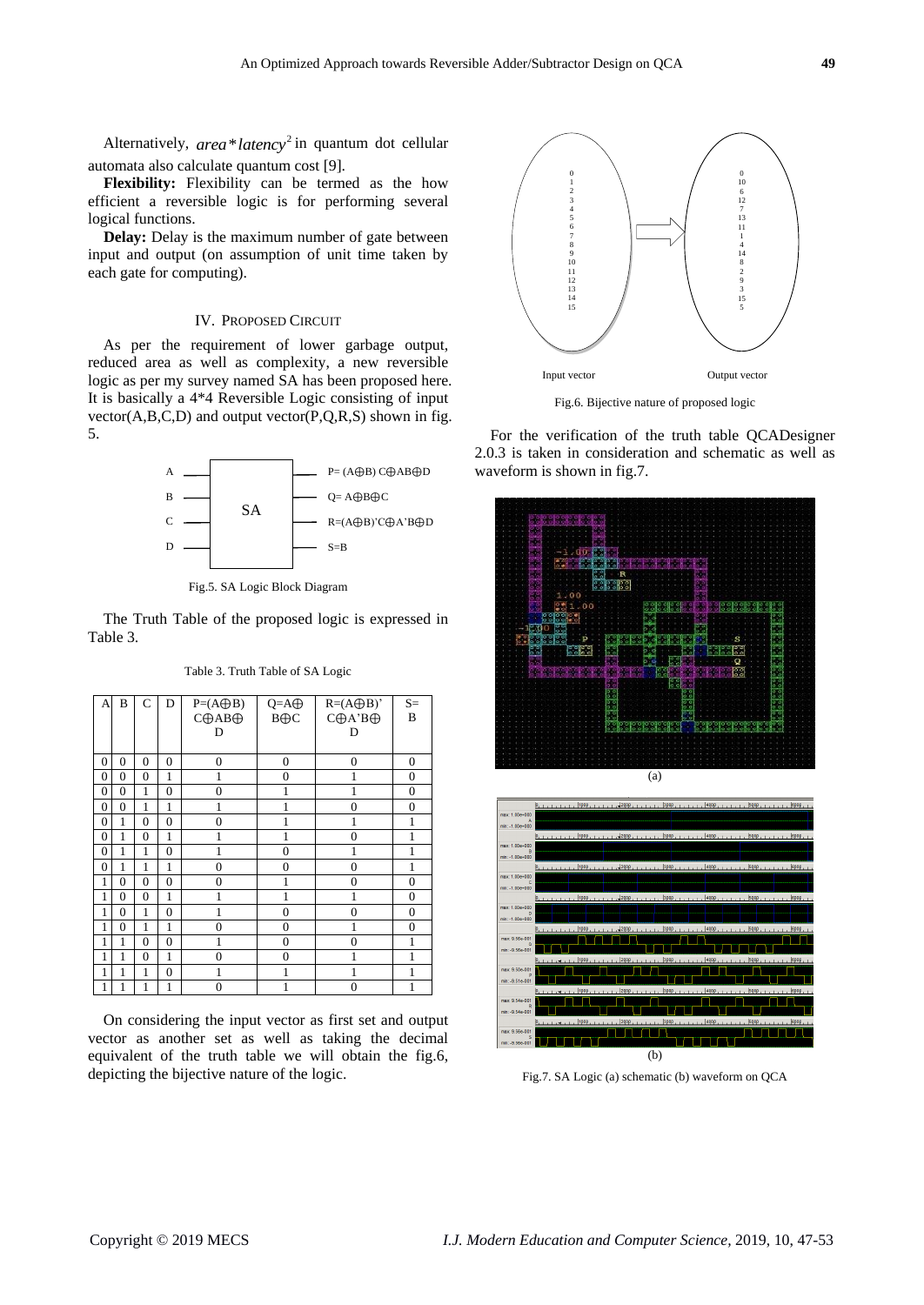Using this logic various combinational circuits like adder and subtractor can be designed. On treating D as constant input of 0 we can obtain full adder/subtractor circuit while on setting both C and D to a constant input of 0 we can obtain Half Adder /Subtractor circuit.

# *A. SA Logic as Full adder/Subtractor:*

Full adder/ Subtractor are a combinational circuit performing addition/ subtraction for 3 inputs (A, B, C) and generating output as Sum/Diff, Carry and borrow; Table 4 shows its truth table. The full adder/subtractor can be implemented using the proposed SA logic if the fourth input bit i.e. D is set to 0 resulting in 3 inputs(A, B, C) , 3 outputs( sum/diff, carry, borrow) and 1 garbage bit. The QCA layout and waveform is shown in fig.8.

Table 4. Truth Table of FA/FS

| A | B | $\mathsf{C}$ | Sum/<br>Diff | Carry | <b>Borrow</b> |
|---|---|--------------|--------------|-------|---------------|
| 0 | 0 | 0            | O            |       | 0             |
| 0 | 0 |              |              | ∩     |               |
| 0 |   | O            |              | ſ     |               |
| 0 |   |              | 0            |       |               |
|   | 0 | ∩            |              |       | C             |
|   | 0 |              | 0            |       | 0             |
|   |   | O            | O            |       | O             |
|   |   |              |              |       |               |





Fig.8. SA logic as Full adder/ subtractor (a)schematic (b) waveform on QCA

#### *B. SA Logic as Half adder/Subtractor:*

Half adder/ Subtractor is a combinational circuit performing addition/ subtraction for 2 inputs (A, B) and generating output as Sum/Diff, Carry and borrow shown in table 5. In the proposed logic if third and fourth bit are set to zero value then it will act as a half adder/subtractor circuit consisting of 2 inputs(A, B), 3 outputs(sum/diff, carry, borrow) and 1 garbage outputs depicted in fig.9

Table 5. Truth Table of HA/HS

| B | Sum/<br>Diff | Carry | <b>Borrow</b> |
|---|--------------|-------|---------------|
|   |              |       |               |
|   |              |       |               |
|   |              |       |               |
|   |              |       |               |







on QCA

#### V. RESULTS AND DISCUSSION

For the sake of verifying the proposed circuits some of the parameters have been taken in consideration shown in fig.10. These are by-default criterion in QCADesigner [10]. The proposed circuit has been designed in single layer and consists of coplanar wire crossing. Its effective area is  $0.17 \,\mathrm{\upmu m}^2$  consisting of 137 cells.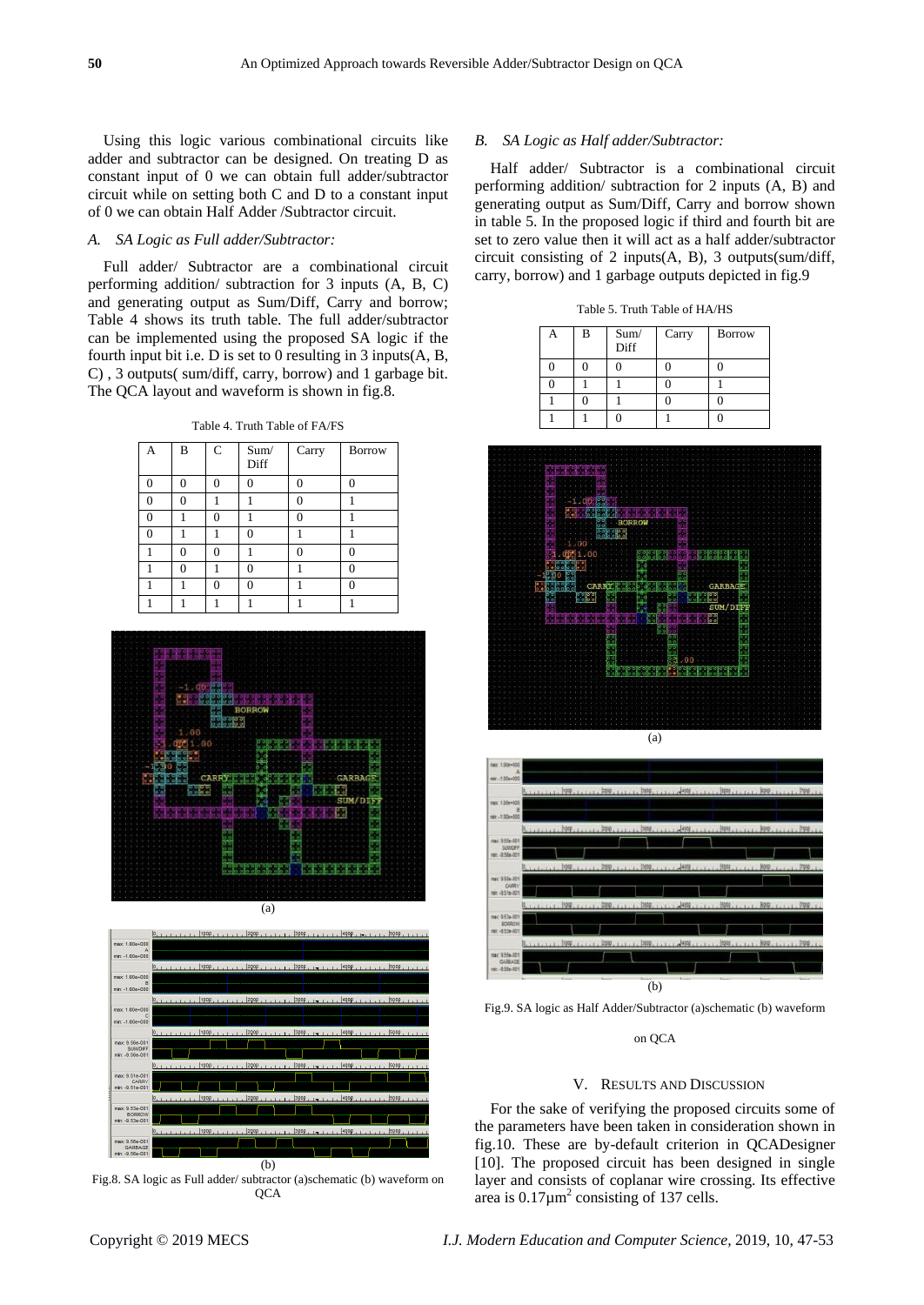|                                   | No. of Gates<br>Used | No. of garbage<br>Output | No. of Constant<br>Input | <b>Circuits Formed</b>               | <b>Tool Used</b>                      |
|-----------------------------------|----------------------|--------------------------|--------------------------|--------------------------------------|---------------------------------------|
| Design 1<br>[13]                  | 8                    | 5                        | 3                        | 1(Full Adder)                        | Xilinx                                |
| Design 2<br>[13]                  | $\overline{4}$       | 3                        | 1                        | 1(Full Adder)                        | Xilinx                                |
| Design $3$<br>[13]                | $\overline{4}$       | 3                        | $\mathbf{1}$             | 1(Full Adder)                        | Xilinx                                |
| Fredkin Gate<br>$[14]$            | 6                    | 5                        | $\overline{4}$           | 1(Full Adder)                        | $\overline{\phantom{a}}$              |
| <b>DKG</b> Gate<br>$[15]$         | 1                    | $\overline{c}$           | $\mathbf{1}$             | 2(Full Adder, Full<br>Subtractor)    | Xilinx                                |
| <b>TSG</b> Gate<br>[16]           | 1                    | $\overline{2}$           | $\mathbf{1}$             | 1(Full Adder)                        | Tanner                                |
| <b>OTG</b> Gate<br>[17]           | 1                    | $\overline{2}$           | 1                        | 1(Full Adder)                        | $\overline{\phantom{a}}$              |
| <b>Inventive0</b> Gate<br>[18]    | 1                    | $\overline{2}$           | $\mathbf{1}$             | $2$ (Full Adder, Full<br>subtractor) | Microwind DSH-2.7                     |
| DG[19]                            | $\overline{c}$       | $\overline{c}$           | $\mathbf{1}$             | 1(Full Aubtractor)                   | <b>OCA</b>                            |
| <b>TG[20]</b>                     | $\overline{c}$       | $\mathbf{2}$             | $\mathbf{1}$             | 1(Full Subtractor)                   | $\overline{\phantom{a}}$              |
| Feynman and Peres<br>gate[21]     | $\overline{4}$       | $\overline{3}$           | 1                        | 2(Full Adder, Full<br>Subtractor)    | ٠                                     |
| Peres Gate[22]                    | $\overline{c}$       | 2                        | 1                        | 1(Full Adder)                        | Tanner EDA with TSMC018<br>Technology |
| Peres Gate[23]                    | $\overline{c}$       | $\overline{c}$           | 1                        | 1(Full Adder)                        | Xilinx ISE                            |
| IG Gate[24]                       | $\overline{2}$       | $\boldsymbol{2}$         | $\mathfrak{2}$           | 1(Full Adder)                        |                                       |
| New, toffoli, Feynman<br>gate[25] | 3                    | $\overline{3}$           | $\mathbf{1}$             | 1(Full Adder)                        | $\overline{a}$                        |
| Fredkin gate[26]                  | $\overline{4}$       | 3                        | $\mathfrak{2}$           | 1(Full Adder)                        |                                       |
| Proposed Design                   | 1                    | $\overline{2}$           | $\mathbf{1}$             | 2(Full Adder, Full<br>Subtractor)    | <b>QCA</b>                            |

Table 6. Comparative Analysis of Reversible Full Adder/ Subtractor Circuit

| <b>Bistable Options</b>            | ш<br>ж                     |  |  |  |
|------------------------------------|----------------------------|--|--|--|
| Number Of Samples: 12800           |                            |  |  |  |
| Convergence Tolerance: 0.001000    |                            |  |  |  |
| Radius of Effect [nm]: 65.000000   |                            |  |  |  |
| Relative Permittivity: 12.900000   |                            |  |  |  |
|                                    | Clock High: 9.800000e-022  |  |  |  |
|                                    | Clock Low: 3.800000e-023   |  |  |  |
|                                    | Clock Shift: 0.000000e+000 |  |  |  |
| Clock Amplitude Factor: 2.000000   |                            |  |  |  |
| Layer Separation: 11.500000        |                            |  |  |  |
| Maximum Iterations Per Sample: 100 |                            |  |  |  |
| Randomize Simulation Order         |                            |  |  |  |
| Animate                            |                            |  |  |  |
| X Cancel<br><b>OK</b>              |                            |  |  |  |

Fig.10. QCADesigner Parameters

Energy dissipation can be calculated using QCA Designer–E [11] on considering parameters shown in fig.11.



Fig.11. QCADesigner-E coherence vector energy option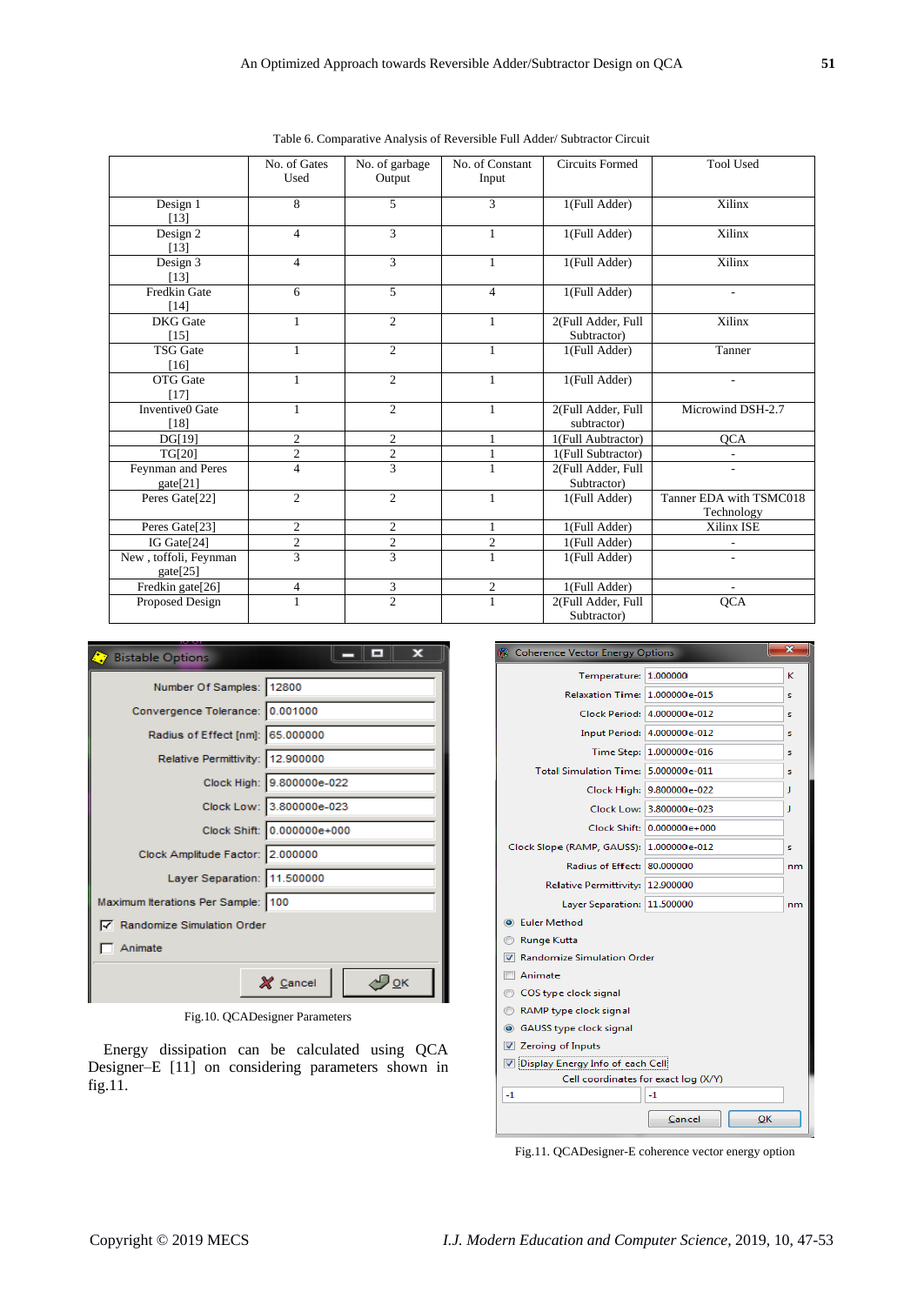QCADesigner-E is actually simulation module of QCA Designer, the parameter description can be seen from data sheet [12]. The simulation result display on enabling the option of display energy info of each cell in the coherence vector simulation as shown below:

Sum\_bath: *b S* 7.98e-002

 $S_{<sub>bf</sub>}$  -7.72e-003 Avg\_bath: *Ab* 7.25e-003 *AbE* -7.02e-004 Sum\_clk: *<sup>c</sup> S* -1.29e-002, Avg\_clk: *A c* -1.18e-003

#### *Comparative Analysis:*

After a rigorous review of various papers comparative analysis of the proposed Full Adder/Subtractor design with some of the existing ones is enlisted in Table 6. This table demonstrates that the proposed design is capable of implementing reversible full adder/subtractor circuit on QCA using single gate, minimal garbage output as well as constant input.

# VI. CONCLUSION

This paper presents a QCA layout of SA logic, applicable in designing of various combinational circuits like half adder, full adder, half subtractor and full subtractor with minimal garbage output. The simulation result confirms the operation of the design using the ideal bi-stable options. This, design can be a good move in the combinational circuits design. The proposed SA logic can be used in application of ALU designing for arithmetic operations as well as it can be used in bus interface unit i.e. for physical address generation etc.

#### **REFERENCES**

- [1] Snigdha Singh, Abhinay Choudhary, Manoj Kumar Jain, "A Brief Overview of Reversible Logic gate and Reversible Circuits," International journal of Electronics Engineering, volume 11,Issue 2 June - Dec 2019 pp.. 86- 104.
- [2] Gordon E. Moore," Cramming more components onto integrated circuits,"Electronics, volume 38, number8, April 19, 1965.
- [3] R. Landauer, "Irreversibility and Heat Generation in the Computing Process," in *IBM Journal of Research and Development*, vol. 5, no. 3, pp. 183-191, July 1961.
- [4] W. Keyes & R. Landauer,"Minimum Energy Dissipation in Logic," IBM Journal of Research and Development. 14. 152-157. 1970.
- [5] C. H. Bennett," Logical Reversibility of Computation," *IBM Journal of Research and Development*, vol. 17, no. 6, pp. 525-532, Nov. 1973.
- [6] Robert Wille, Rolf Drechsler, "Towards a Design Flow for Reversible Logic," Springer book.
- [7] Massimo Macucci,"Quantum Cellular Automata (QCA) Theory, Experimentation and Prospects,"Copyright © 2006 by Imperial College Press ISBN 1-86094-632- 1Printed in Singapore by World Scientific Printers (S) Pie Ltd.
- [8] V. Vedral, A. Bareno and A. Ekert, "Quantum networks for elementary arithmetic operations", Physical Review A, vol. 54, no. 1, (1996), p. 147
- [9] Md. Abdullah-Al-Shafi, Riasaad Haque Aneek , Ali Newaz Bahar," Universal Reversible Gate in Quantum-Dot Cellular Automata (QCA): A Multilayer Design Paradigm," International Journal of Grid and Distributed
- [10] K. Walus, T. J. Dysart, G. A. Jullien and R. A. Budiman, "QCADesigner: A rapid design and simulation tool for quantum-dot cellular automata", IEEE transactions on Nanotechnology, vol. 3, no. 1, (2004), pp. 26-31.
- [11] F. Sill Torres, R. Wille, P. Niemann and R. Drechsler, "An Energy-Aware Model for the Logic Synthesis of Quantum-Dot Cellular Automata," in *IEEE Transactions on Computer-Aided Design of Integrated Circuits and Systems*, vol. 37, no. 12, pp. 3031-3041, Dec. 2018.
- [12] Manual for QCADesigner-Energy (QD-E) Manual version: 1.0[\(https://github.com/FSillT/QCADesigner-E\)](https://github.com/FSillT/QCADesigner-E)
- [13] Rangaraju H G , Venugopal U , Muralidhara K N , Raja K B ," Low Power Reversible Parallel Binary Adder/Subtractor," International Journal of VLSI Design & Communication Systems, 1.3(2010),pp-23-34.
- [14] W. D. Pan and M. Nalasani, "Reversible logic," *IEEE Potentials*, vol. 24, no. 1, pp. 38-41, Feb.-March 2005.
- [15] B.Raghukanth, B.Murali Krishna , M. Sridhar and V.G. SanthiSwaroop"a distinguish between reversible and conventional logic gates,"Journal of Engineering Research and Applications (IJERA) Vol. 2, Issue 2,Mar-Apr 2012, pp.148-151.
- [16] S. S. Chiwande and P. K. Dakhole, "VLSI design of power efficient Carry Skip Adder using TSG & Fredkin reversible gate," *2012 International Conference on Devices, Circuits and Systems (ICDCS)*, Coimbatore, 2012, pp. 370-373.
- [17] M. Surekha," Efficient Approaches for Designing Quantum Costs of Various Reversible Gates," International Journal of Engineering Studies. ISSN 0975- 6469 Volume 9, Number 1 (2017), pp. 57-78.
- [18] Neeraj KumarMisra, Mukesh Kumar Kushwaha, SubodhWairya&Amit Kumar (2015), "Cost Efficient Design of Reversible Adder Circuits for Low Power Applications," International Journal of Computer Applications. 117. 37-45. 10.5120/20665-3408.
- [19] Jadav Chandra DAS and Debashis DE," Reversible binary subtractor design using quantum dot-cellular automata" Frontiers of Information Technology & Electronic Engineering www.jzus.zju.edu.cn; engineering.cae.cn; www.springerlink.com ISSN 2095-9184 (print); ISSN 2095-9230 (online). 2017 18(9):1416-1429
- [20] Himanshu Thapliyal and Nagarajan Ranganathan," Design of Efficient Reversible Binary SubtractorsBased on A New Reversible Gate," 978-0-7695-3684-2/09 \$25.00 © 2009 IEEEDOI 10.1109/ISVLSI.2009.49.
- [21] Anamika and R. Bhardwaj,"Reversible logic gates and its performances,"*2018 2nd International Conference on Inventive Systems and Control (ICISC)*,Coimbatore, 2018,pp. 226-231.
- [22] P.Vanusha , k.AmurthaVally," Low Power Computing Logic Gates design using Reversible logic," International Journal of Application or Innovation in Engineering & Management (IJAIEM) Volume 3, Issue 10, October 2014..
- [23] S. R. S. Kalavakolanu," Implementation of Reversible Logic at Gate Level," *2018 2nd International Conference on Inventive Systems and Control (ICISC)*, Coimbatore, 2018pp.959-963.